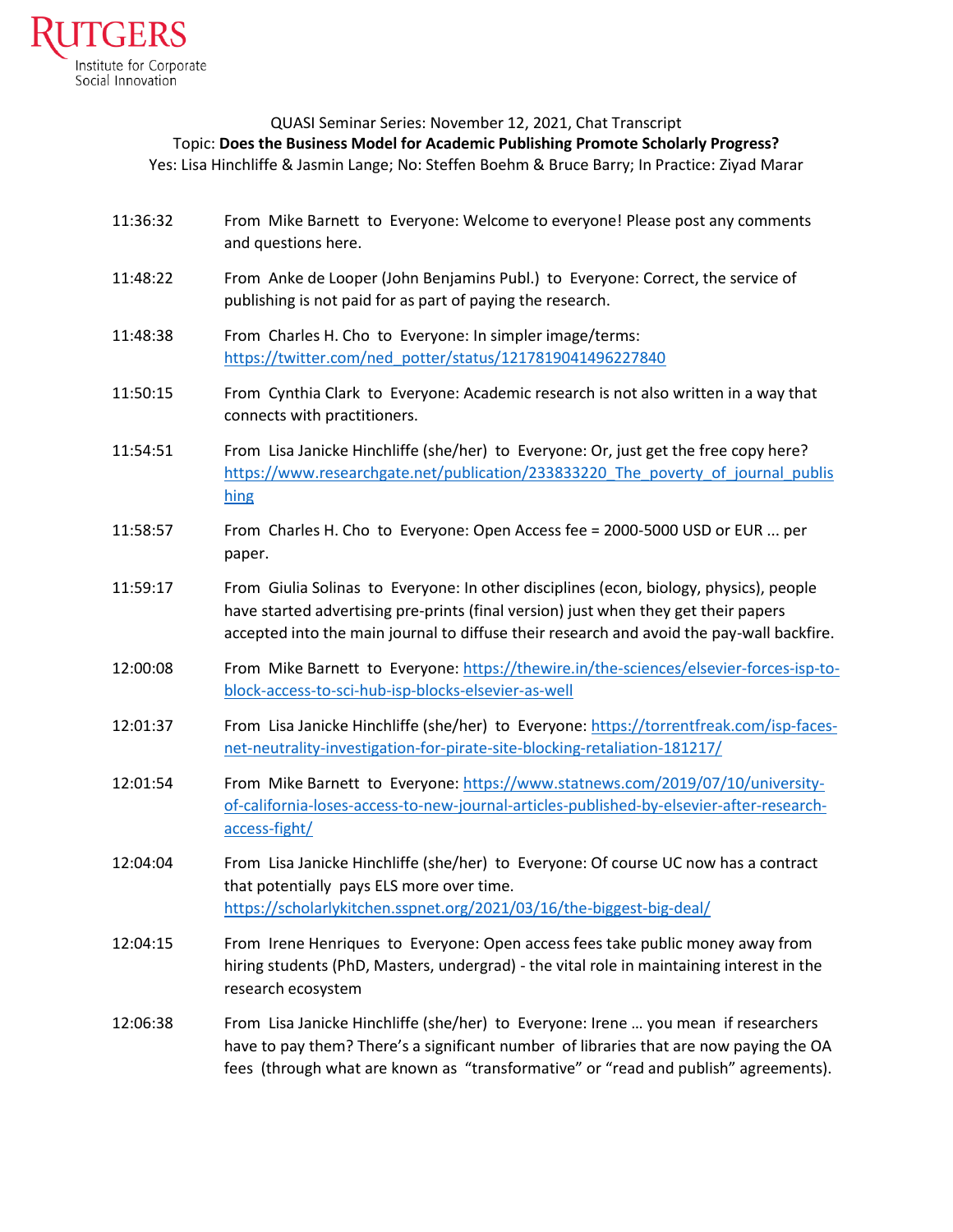

| 12:08:17 | From Charles H. Cho to Everyone: @Lisa - true but these are very VERY limited in<br>general, these fees are so cost prohibitive that researchers don't even bother. These<br>amounts are ridiculous, TBH.                                                                                                                                                                                                                                                 |
|----------|-----------------------------------------------------------------------------------------------------------------------------------------------------------------------------------------------------------------------------------------------------------------------------------------------------------------------------------------------------------------------------------------------------------------------------------------------------------|
| 12:08:45 | From Lisa Janicke Hinchliffe (she/her) to Everyone: Charles - I think it depends where<br>you work                                                                                                                                                                                                                                                                                                                                                        |
| 12:09:22 | From Steffen Boehm (Exeter, UK) to Everyone: University of Malawi?                                                                                                                                                                                                                                                                                                                                                                                        |
| 12:10:14 | From Charles H. Cho to Everyone: Yes, so there is a bias. Not eveyrone works at<br>Harvard.                                                                                                                                                                                                                                                                                                                                                               |
| 12:10:29 | From Lisa Janicke Hinchliffe (she/her) to Everyone: Definitely not at the U of Malawi.<br>(Or Harvard for that matter FWIW)                                                                                                                                                                                                                                                                                                                               |
| 12:10:41 | From Mike Barnett to Everyone: Even Harvard has faced trouble meeting the rising<br>costs                                                                                                                                                                                                                                                                                                                                                                 |
| 12:11:16 | From Steffen Boehm (Exeter, UK) to Everyone: My university, which is not a poor one,<br>cannot subscribe to all the journals that I need for my research.                                                                                                                                                                                                                                                                                                 |
| 12:12:17 | From Lisa Janicke Hinchliffe (she/her) to Everyone: It's been decades since any<br>university could subscribe to everything. But, libraries don't only use one approach<br>(subscribing) to provisioning access.                                                                                                                                                                                                                                          |
| 12:12:55 | From Steffen Boehm (Exeter, UK) to Everyone: And it has a very limited pot of funding<br>for APC open access charges - And that's a top 10 university in one of the richest<br>countries of the world.                                                                                                                                                                                                                                                    |
| 12:13:55 | From Charles H. Cho to Everyone: Confession from someone who previously worked at<br>an academic publisher: "this whole thing is a scam"                                                                                                                                                                                                                                                                                                                  |
| 12:14:30 | From Lisa Janicke Hinchliffe (she/her) to Everyone: Question we should discuss  who<br>is the "customer" of academic publishing?                                                                                                                                                                                                                                                                                                                          |
| 12:14:33 | From Keyvan Maleki to Everyone: What is the true relation between academic<br>publication rate and economic growth rate ? - [excluding moonshot efforts e.g. covid<br>vaccine)                                                                                                                                                                                                                                                                            |
| 12:15:26 | From Charles H. Cho to Everyone: from the tweet above, in case could not open:<br>"Explain academic publishing to me like I am Five. Cows make milk. They milk<br>themselves. Other cows check the milk (for free). Cows - get this - PAY THE FARMER to<br>take the milk away. Then the farmer (you won't believe this, honestly) sells the milk<br>*back to the cows.* #academicpublishing.<br>https://twitter.com/ned_potter/status/1217819041496227840 |
| 12:16:09 | From Lisa Janicke Hinchliffe (she/her) to Everyone: Question to ponder  should the<br>cow just distribute the milk herself?                                                                                                                                                                                                                                                                                                                               |
| 12:16:38 | From Charles H. Cho to Everyone: Maybe?                                                                                                                                                                                                                                                                                                                                                                                                                   |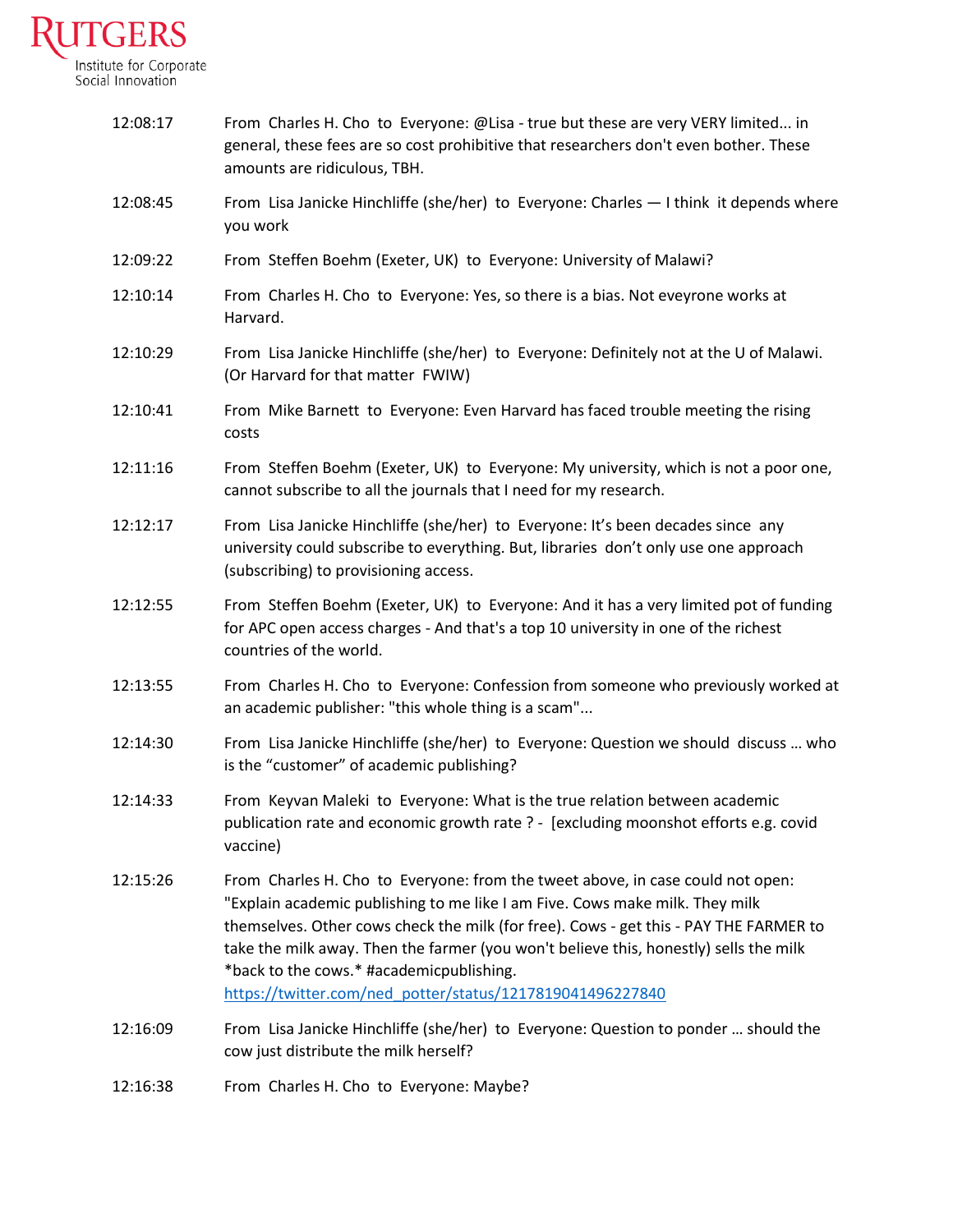

| 12:16:51 | From Mike Barnett to Everyone: I think there's an interesting distinction to be made<br>between those journals that societies own (and so can hire out their chosen publisher to<br>distribute), versus those that the publishers own (and so the labor is effectively<br>volunteered for their benefit)                                                                                           |
|----------|----------------------------------------------------------------------------------------------------------------------------------------------------------------------------------------------------------------------------------------------------------------------------------------------------------------------------------------------------------------------------------------------------|
| 12:16:51 | From Lisa Janicke Hinchliffe (she/her) to Everyone: Is the cow the customer?                                                                                                                                                                                                                                                                                                                       |
| 12:16:53 | From Sandra Waddock (she/her) to Everyone: Well, the real purpose of cow milk is to<br>feed calves not humans                                                                                                                                                                                                                                                                                      |
| 12:17:20 | From Steffen Boehm (Exeter, UK) to Everyone: A cooperative of farmers would do a<br>pretty good job distributing the milk, rather than depending on big supermarkets who<br>pay below cost price for the milk.                                                                                                                                                                                     |
| 12:17:39 | From Anke de Looper (John Benjamins Publ.) to Everyone: Then why are there<br>supermarkets?                                                                                                                                                                                                                                                                                                        |
| 12:18:03 | From Lisa Janicke Hinchliffe (she/her) to Everyone: This analogy will break down but<br>great question  tho, why should the farmers be involved at all?                                                                                                                                                                                                                                            |
| 12:22:07 | From Lisa Janicke Hinchliffe (she/her) to Everyone: Steffen - I want to be fair to your<br>argument  what data source are you relying on for the claim that the majority of<br>climate change literature isn't open? My quick search in Dimensions on "climate<br>change" found that in 2020 87% is available OA. But, is there a more definitely analysis<br>rather than my quick keyword search? |
| 12:28:15 | From Bruce Barry to Everyone: Is further consolidation likely? At what point will we<br>open the business section of the paper to find that Springer has acquired Sage?                                                                                                                                                                                                                            |
| 12:29:23 | From Lisa Janicke Hinchliffe (she/her) to Everyone: The consolidation is more the small<br>and medium publishers into the top 5 or 10 not mergers among the top.                                                                                                                                                                                                                                   |
| 12:30:37 | From Bruce Barry to Everyone: Thanks Lisa and I agree though I wonder if that "not"<br>might be a "not yet." We have seen consolidation among the biggest players in textbook<br>publishing, so who not scholarly?                                                                                                                                                                                 |
| 12:31:42 | From Lisa Janicke Hinchliffe (she/her) to Everyone: Hard to know when textbooks are<br>more national and academic publishing more global                                                                                                                                                                                                                                                           |
| 12:31:55 | From Steffen Boehm (Exeter, UK) to Everyone: Clearly, Sage and Brill are not the same<br>as SpringerNature and Elsevier. There is a scale issue, but in terms of values/ ethics,<br>there is a difference too.                                                                                                                                                                                     |
| 12:32:44 | From Anke de Looper (John Benjamins Publ.) to Everyone: If no one should be 'paying<br>for publishing', what you should worry about is the business model becoming 'data', and<br>then ending up with Elsevier being bought by Facebook and Clarivate by Google.                                                                                                                                   |
| 12:34:27 | From Sandra Waddock (she/her) to Everyone: We are also 'paying' Facebook with data<br>about ourselves that we barely know they are collecting (according to Shoshana Zuboff).                                                                                                                                                                                                                      |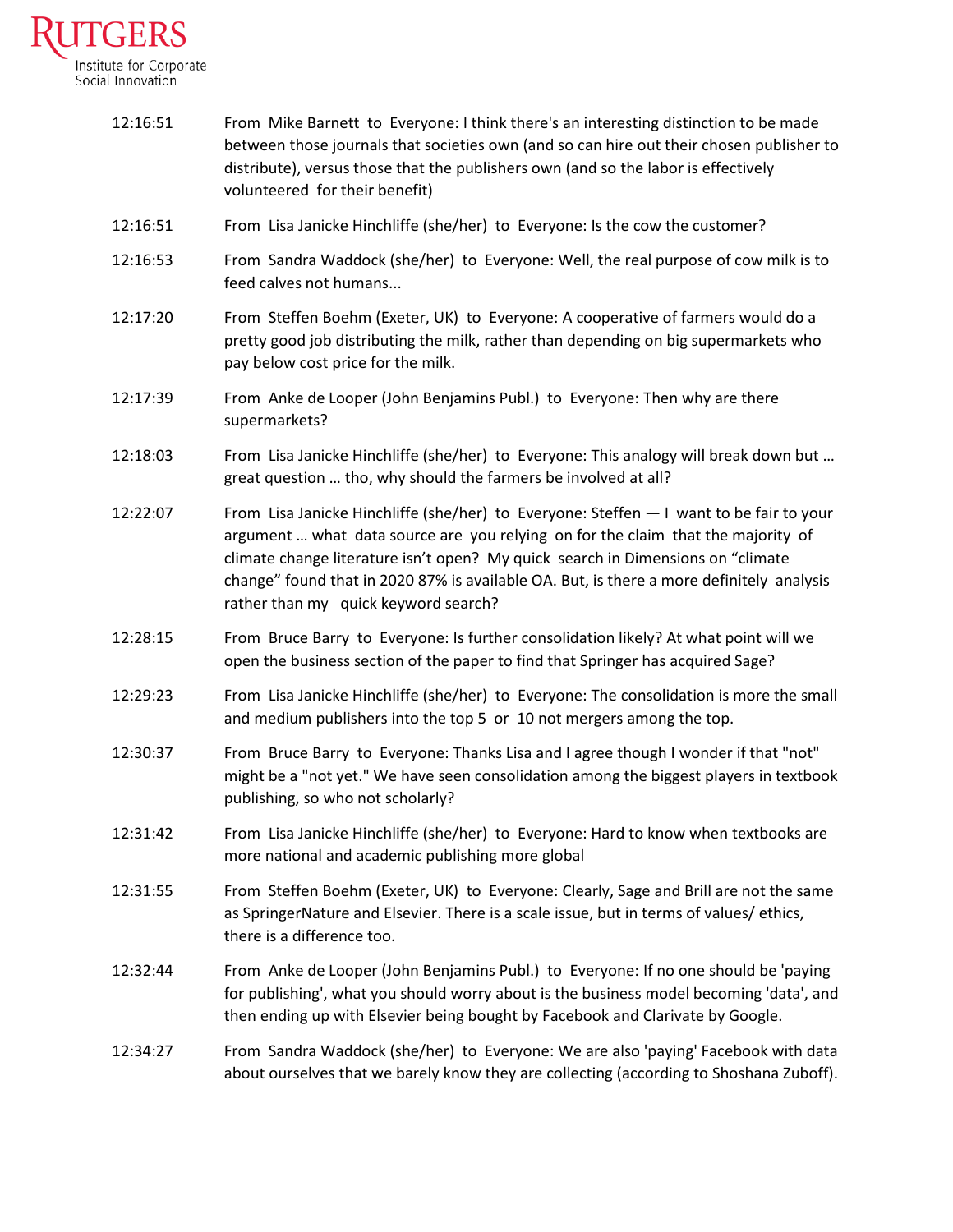

| 12:37:23 | From Steffen Boehm (Exeter, UK) to Everyone: Lisa - I'm happy to put my hands up and<br>say that my point on climate change was more rhetorical than based on actual numbers.<br>But my point still holds, as climate change is of course is not the only grand challenge we<br>are working on. But I'm intrigued to find out now, how many percent of climate<br>research is open access. I don't know about Dimensions - please tell us more.                      |
|----------|----------------------------------------------------------------------------------------------------------------------------------------------------------------------------------------------------------------------------------------------------------------------------------------------------------------------------------------------------------------------------------------------------------------------------------------------------------------------|
| 12:40:08 | From Lisa Janicke Hinchliffe (she/her) to Everyone: Dimensions.ai is a search tool<br>like EBSCO, Google Scholar, etc. For every search, I can then turn on the OA facets and<br>see the percent OA. I can screen share if it is of interest.                                                                                                                                                                                                                        |
| 12:41:04 | From Keyvan Maleki to Everyone: Conferences business model and the registration<br>fees, travel costs (airline, hotels, catering etc) pose challenge to accessing content?                                                                                                                                                                                                                                                                                           |
| 12:41:09 | From Sandra Waddock (she/her) to Everyone: Why don't we just publish online?<br>Probably for many reasons, but some of that has to do with what Bruce talked about--<br>the status/privilege associated with particular journals impact factors, and the way that<br>promotion/tenure procedures rely on things like that, including citation counts. The<br>system makes it difficult to get legitimacy/credibility if you were to publish online<br>independently. |
| 12:41:49 | From Lisa Janicke Hinchliffe (she/her) to Everyone: The Chairman of Elsevier said that<br>the Achilles heel is scholars/univs deciding to abandon the reward system.                                                                                                                                                                                                                                                                                                 |
| 12:42:13 | From Steffen Boehm (Exeter, UK) to Everyone: 'Reward system#? What do you refer to<br>here?                                                                                                                                                                                                                                                                                                                                                                          |
| 12:42:29 | From Irene Henriques to Everyone: Universities and funding agencies will put pressure<br>on this business                                                                                                                                                                                                                                                                                                                                                            |
| 12:42:39 | From Lisa Janicke Hinchliffe (she/her) to Everyone: Tenure, promotion, univ rankings                                                                                                                                                                                                                                                                                                                                                                                 |
| 12:43:18 | From Steffen Boehm (Exeter, UK) to Everyone: Lisa - oh, yes, this is the big one.<br>Without that we don't need top journals, nor big APC charges etc.                                                                                                                                                                                                                                                                                                               |
| 12:43:59 | From Lisa Janicke Hinchliffe (she/her) to Everyone:<br>https://twitter.com/rschon/status/1068175254969872384                                                                                                                                                                                                                                                                                                                                                         |
| 12:44:42 | From Steffen Boehm (Exeter, UK) to Everyone: well, precisely, it's all about<br>competition. I guess that's in the DNA of the system                                                                                                                                                                                                                                                                                                                                 |
| 12:45:30 | From Scott Seibert to Everyone: Note that the work of copy editing is increasingly<br>being outsourced by the publishers.                                                                                                                                                                                                                                                                                                                                            |
| 12:46:06 | From Steffen Boehm (Exeter, UK) to Everyone: I guess what many non-profits have in<br>their DNA - including SCIELO (the Latin American platform I mentioned - is the idea of<br>the commons, based on cooperation and knowledge for the wider, public good (societal<br>progress).                                                                                                                                                                                   |
| 12:46:58 | From Anke de Looper (John Benjamins Publ.) to Everyone: Paying for publishing solves<br>that problem: if Publisher (= provider of publishing service) is paid up front, they do not                                                                                                                                                                                                                                                                                  |